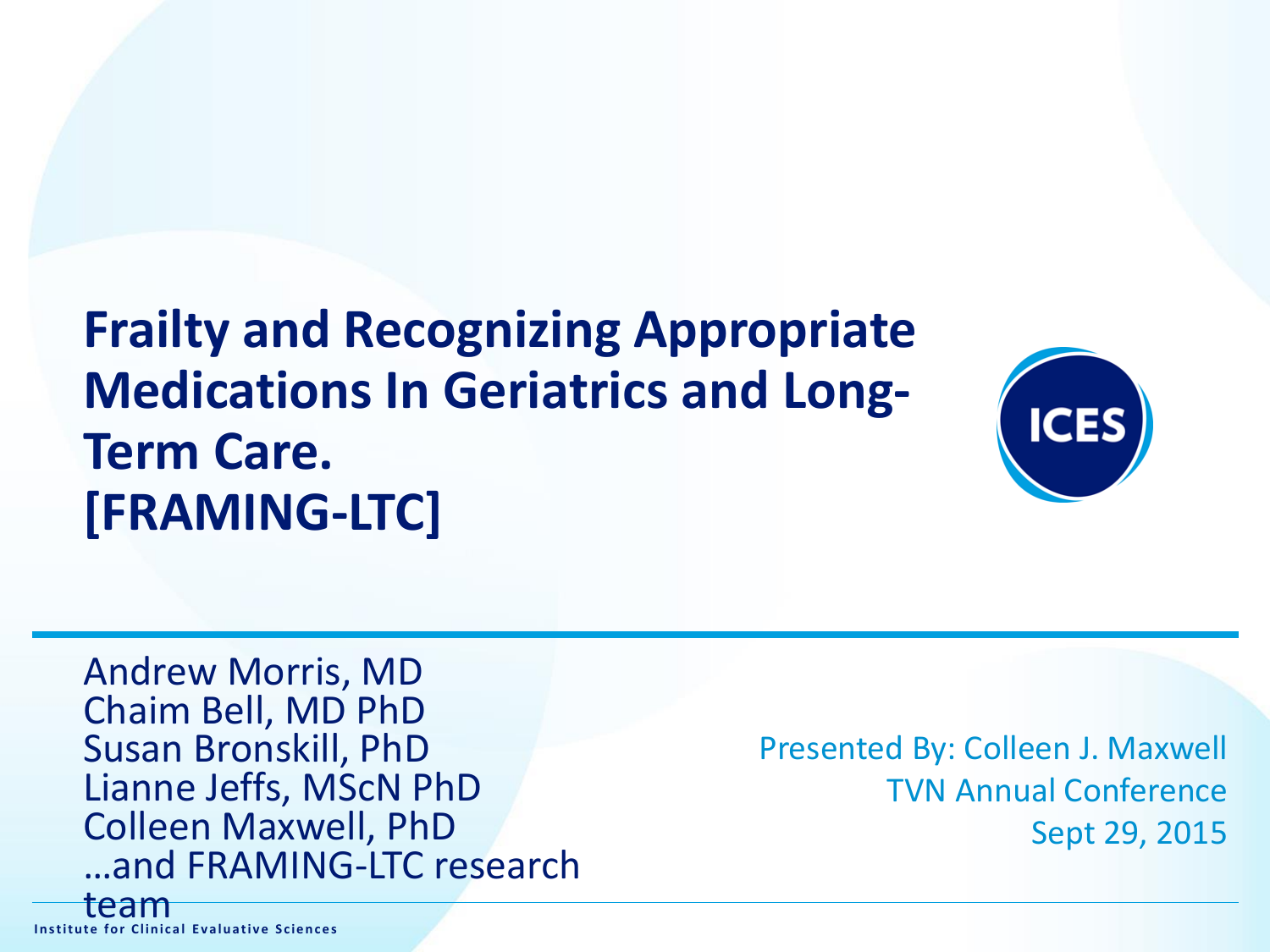### **Co-investigators – 18 (ON, SK, AB & Can Health Org's):**

- **Joseph Amuah** PhD, Canadian Institute for Health Information (CIHI)
- **Nick Daneman** MD MSc, Sunnybrook Health Sciences Centre
- **Sudeep Gill** MD MSc, Queen's University & Providence Care
- **Andrea Gruneir** PhD, University of Alberta
- **David Hogan** MD, University of Calgary
- **Sylvia Hyland** MHSc, ISMP Canada […also KT team]
- **Madelyn Law** PhD, Brock University
- **Mark Loeb** MD MSc, McMaster University
- **Jonathan Mitchell** MSc, Accreditation Canada […also KT team]
- **Kieran Moore** MD MPH, KFL&A Public Health
- **Scott Patten** MD PhD, University of Calgary
- **Jeff Powis** MD MSc, University of Toronto
- **Daniel Ricciuto** MD, Toronto East General Hospital
- **Dallas Seitz** MD PhD, Queen's University & Providence Care
- **Samir Sinha** MD DPhil, Mt. Sinai & UHN Hospitals
- **Gary Teare** PhD, SK Health Quality Council
- **Kednapa Thavorn** PhD, Ottawa Hospital Research Institute
- **Walter Wodchis** PhD, University of Toronto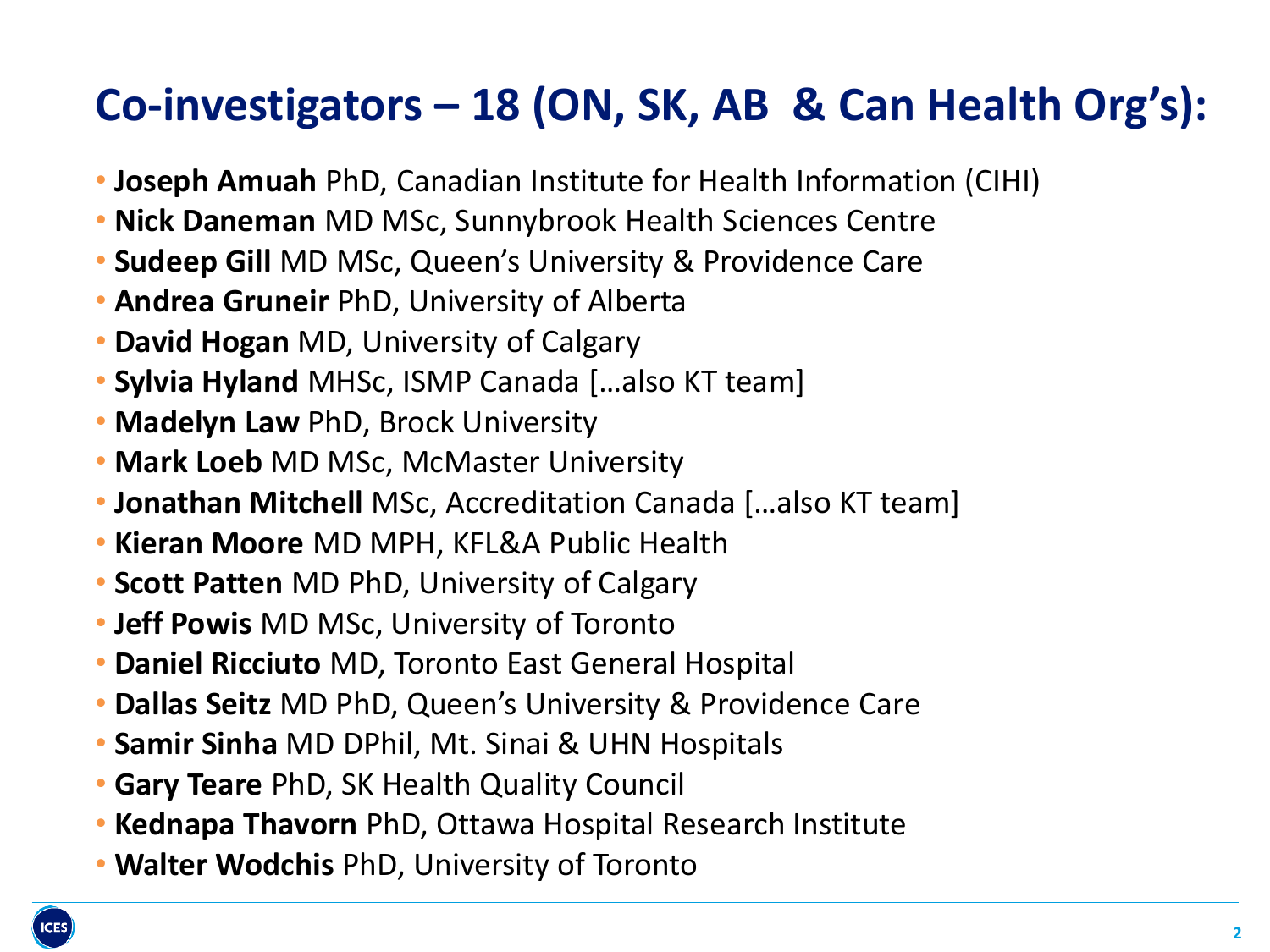### **Collaborators, Partners & HQP:**

#### **Collaborators:**

- **Kate Lapane** PhD, University of Massachusetts Medical School
- **Jordan Hunt,** Canadian Institute for Health Information [CIHI]
- **Connie Paris,** Canadian Institute for Health Information [CIHI]

#### **Partners:**

- **Accreditation Canada**
- **ISMP Canada**
- **MSH-UHN Geriatrics Program**
- **Saskatchewan Health Quality Council**
- **Canadian Institute for Health Information [CIHI]**
- **Institute for Clinical Evaluative Sciences [ICES]**

#### **HQP:**

- **Kathryn Stock** MSc, University of Waterloo
- **Nathan Stall** MD, University of Toronto
- **Claude Mainville** PhD student, St. Michael's Hospital and expanding…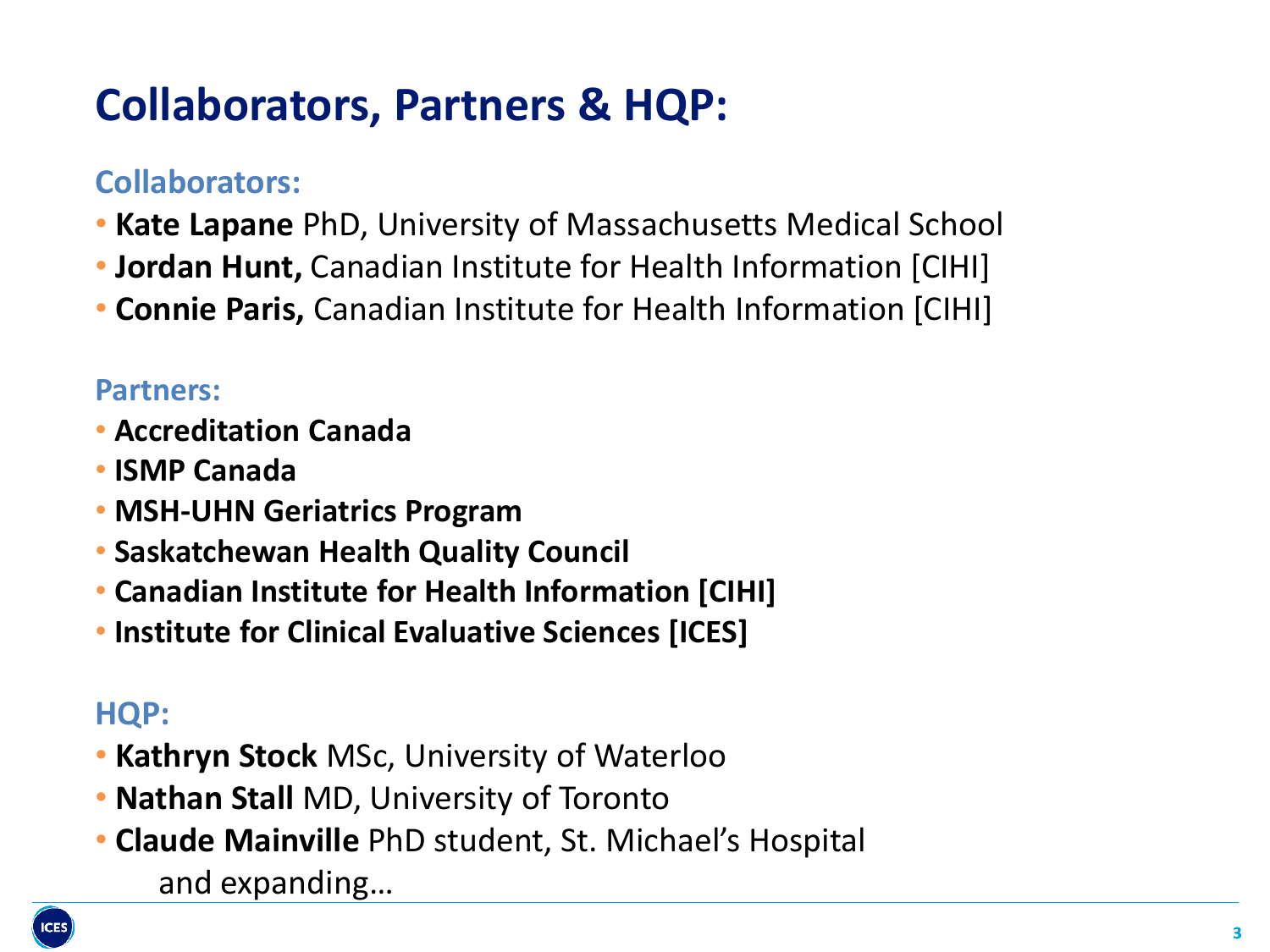#### Frailty: Current Accepted Framework

- No consensus on how best to identify or define frailty in an older person…but most agree:
	- "increased **vulnerability** to stressors due to impairments in **multiple, inter-related systems** that lead to decline in **homeostatic reserve** and **resiliency**."

… vulnerability to decline and poor outcomes

… more common with age and among women

Bergman H, et al. Frailty: An Emerging Research and Clinical Paradigm-Issues and Controversies. J Gerontol 2007;62A:731-7.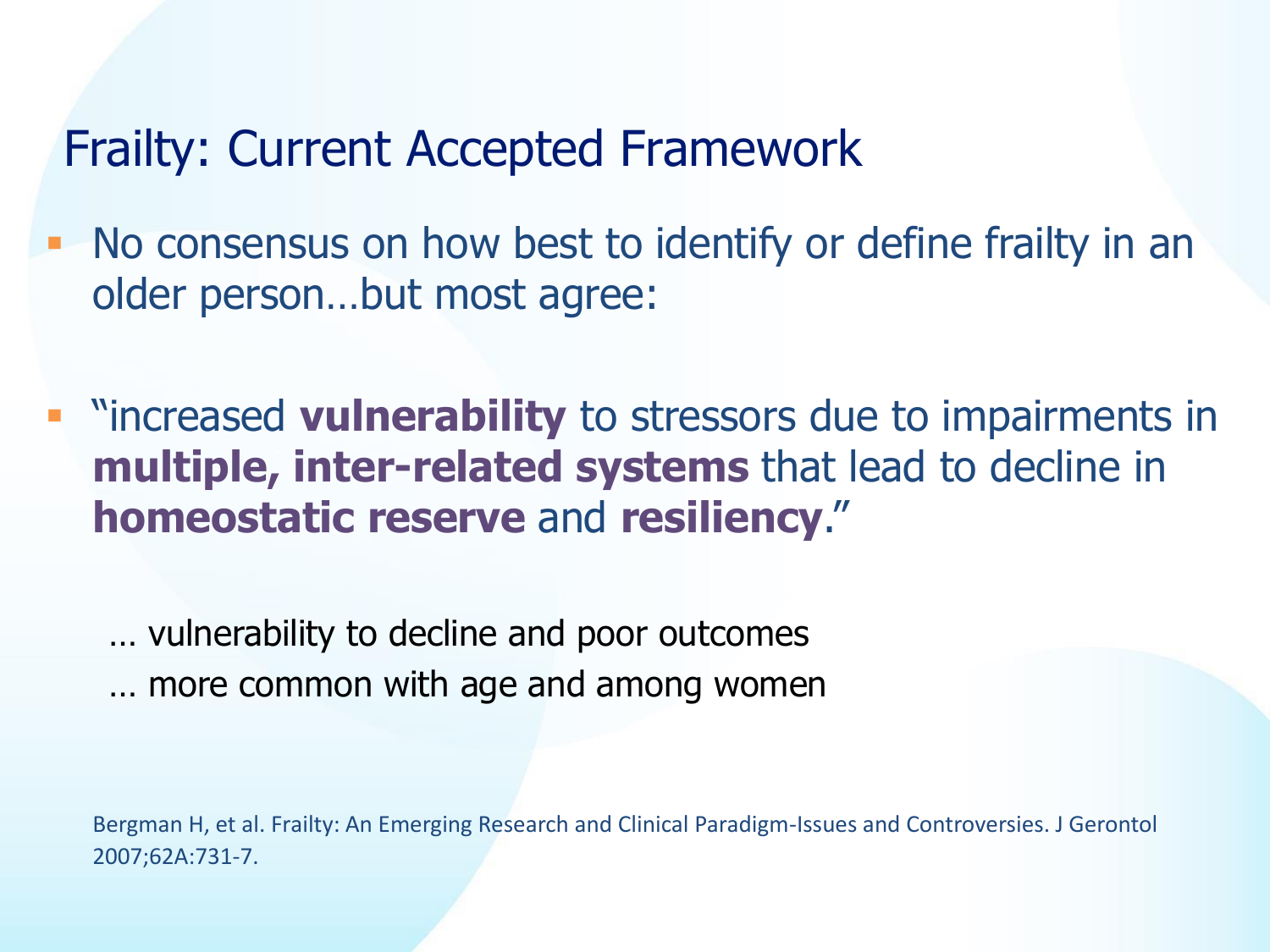Frailty: Related, but distinct from disability and comorbidity…

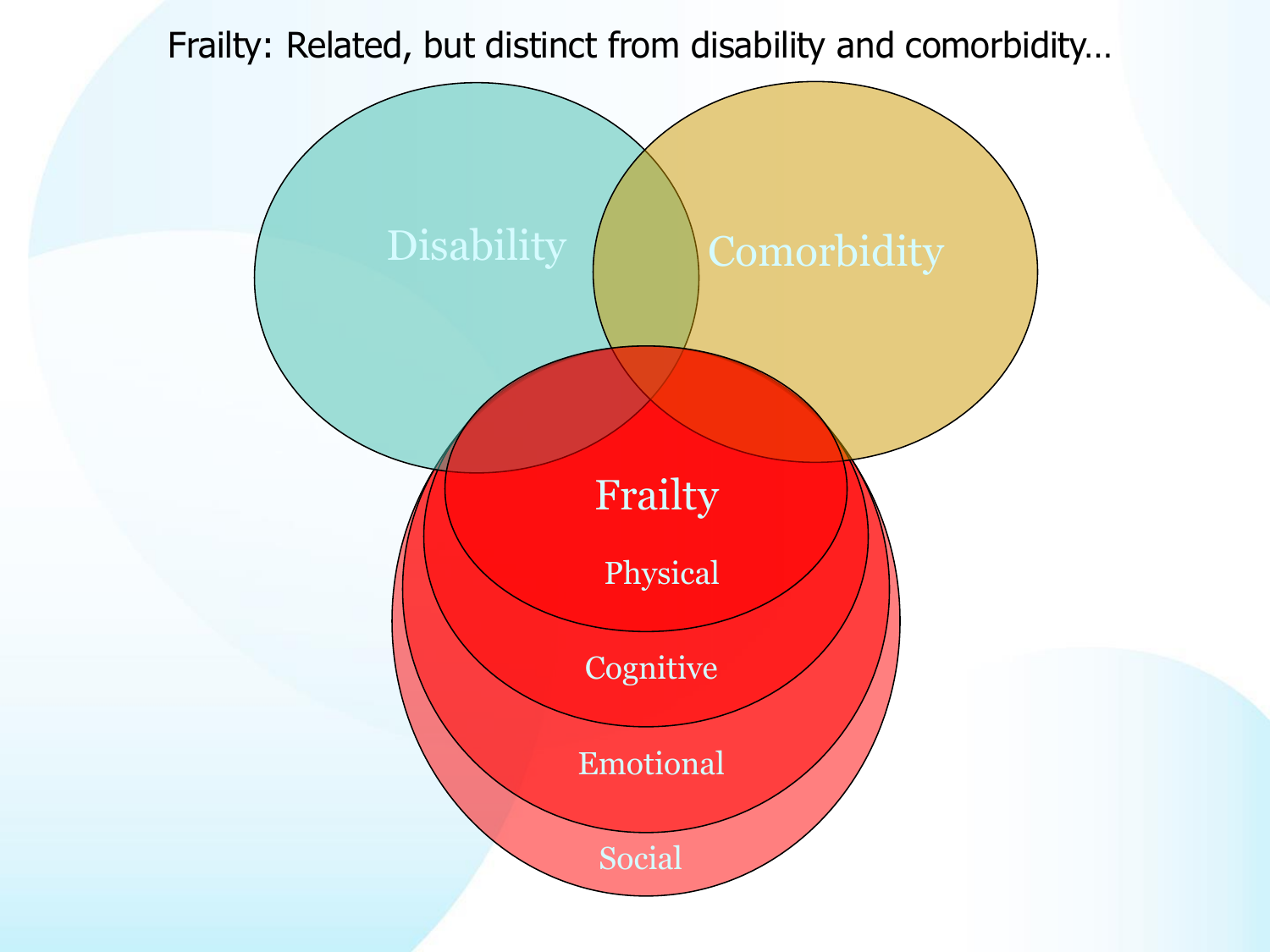### Frailty: Why is it important?

## ■ Identification of 'frailty' may help to...

- define a sub-group at higher risk of adverse outcomes
- help better predict which older adults will tolerate/benefit from intensive forms of therapy (ICU care, surgery, chemotherapy…)
- & if coupled with effective interventions offer opportunities to maximize seniors' independence and enhance quality of life
- **Research on development, progression &** consequences of frailty has relevance for…
	- elucidating the pathophysiology of age-related functional impairment
	- identifying potential therapeutic opportunities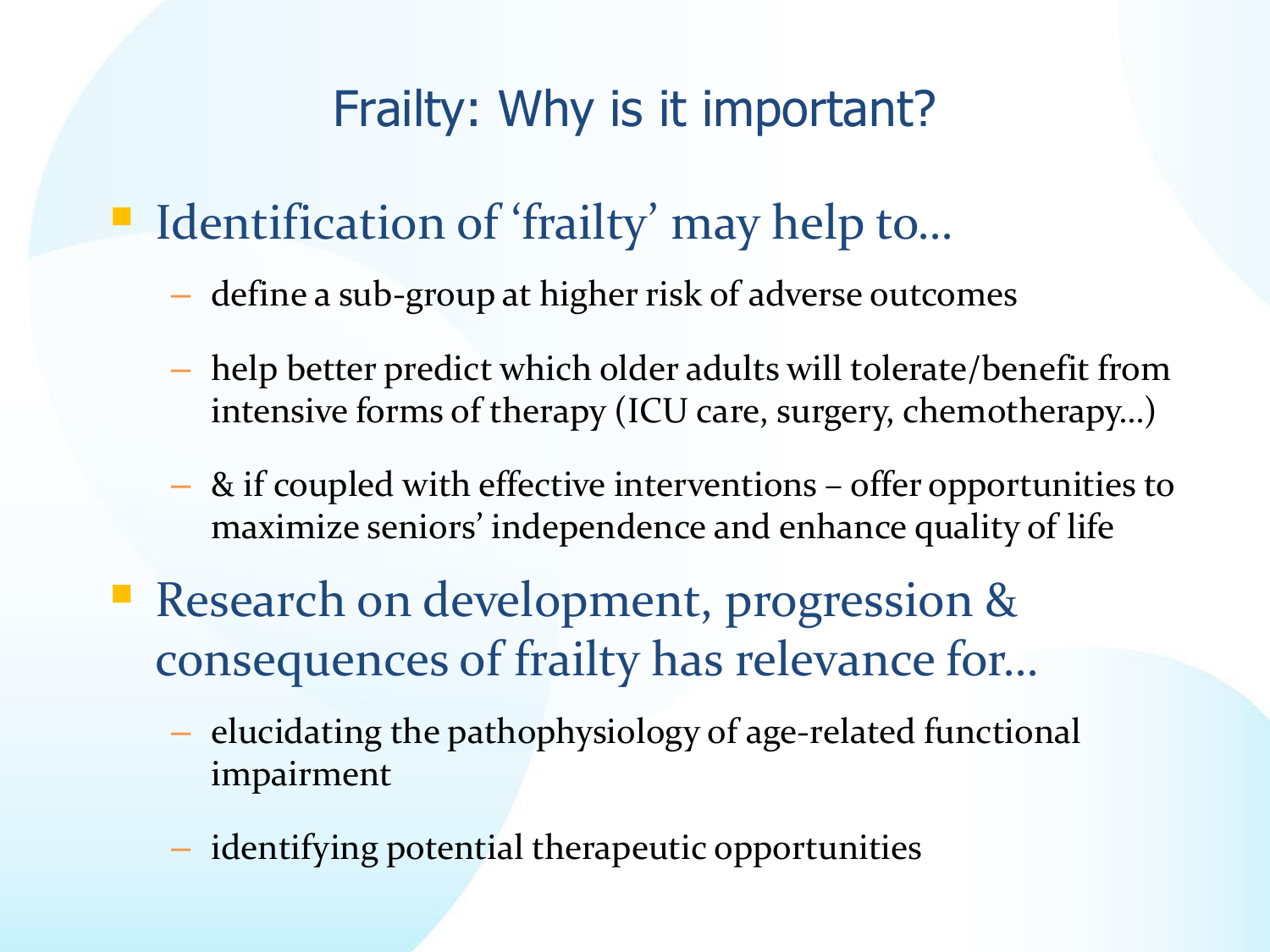# Background: Why consider frailty in drug use?



…thus, need for different / special approach to prescribing drugs in persons living with frailty – with careful consideration of goals of care [ may mean a more conservative approach with focus on QoL]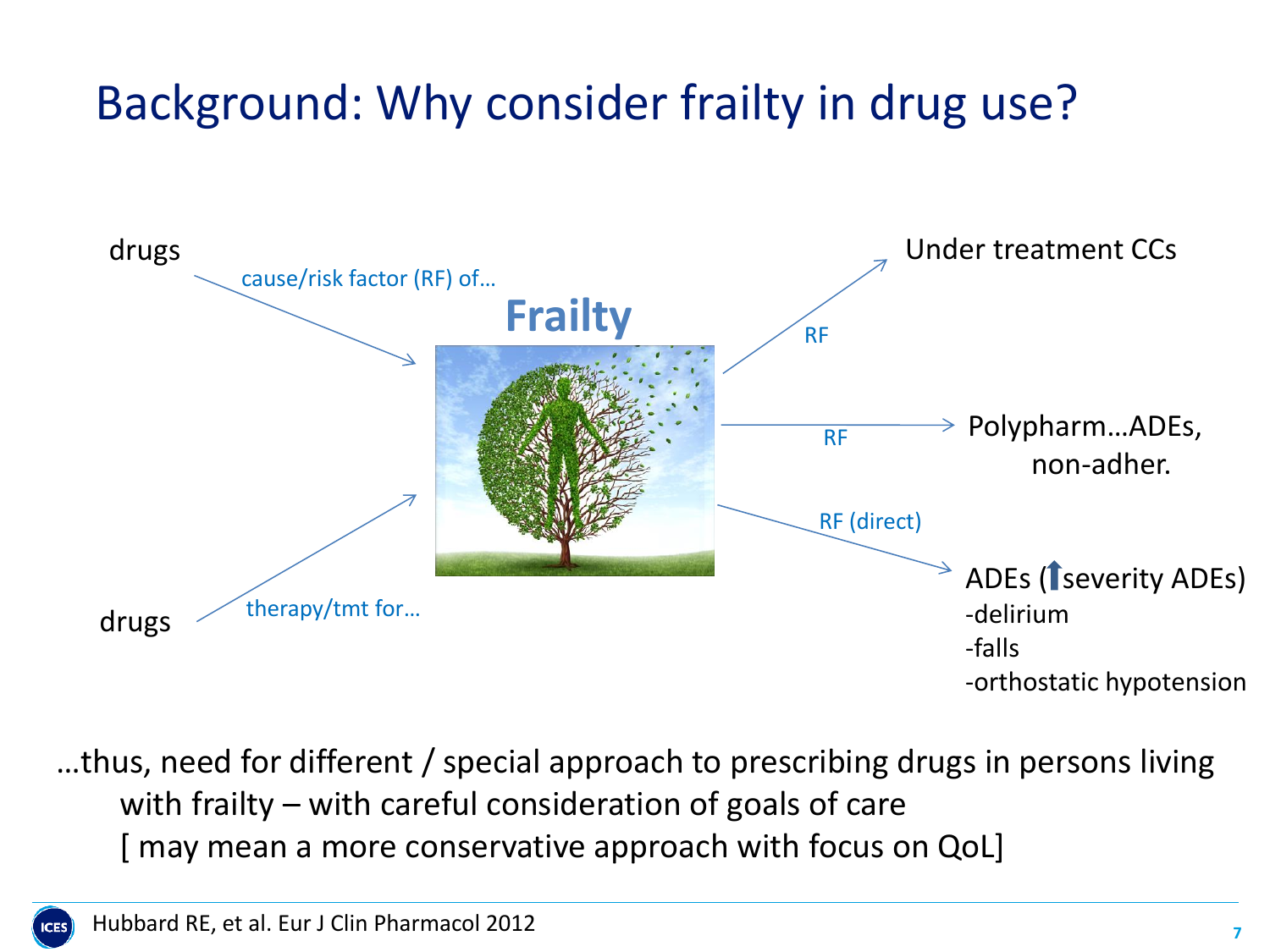Few pharmacological agents have been investigated in frailty…priority for future research

**role as predictors?** 

- **•** role in prevention / treatment?
- **The** *role in modifying risk of potential ADE* (beyond age)
	- Pharmacokinetic alterations  $(A D M E)$ ?
	- Pharmacodynamic alterations (receptors / sensitivity)?
	- Cognitive, psychological & social vulnerability
- frailty measures to be incorporated into RCTs and clinical practice guidelines for care of older adults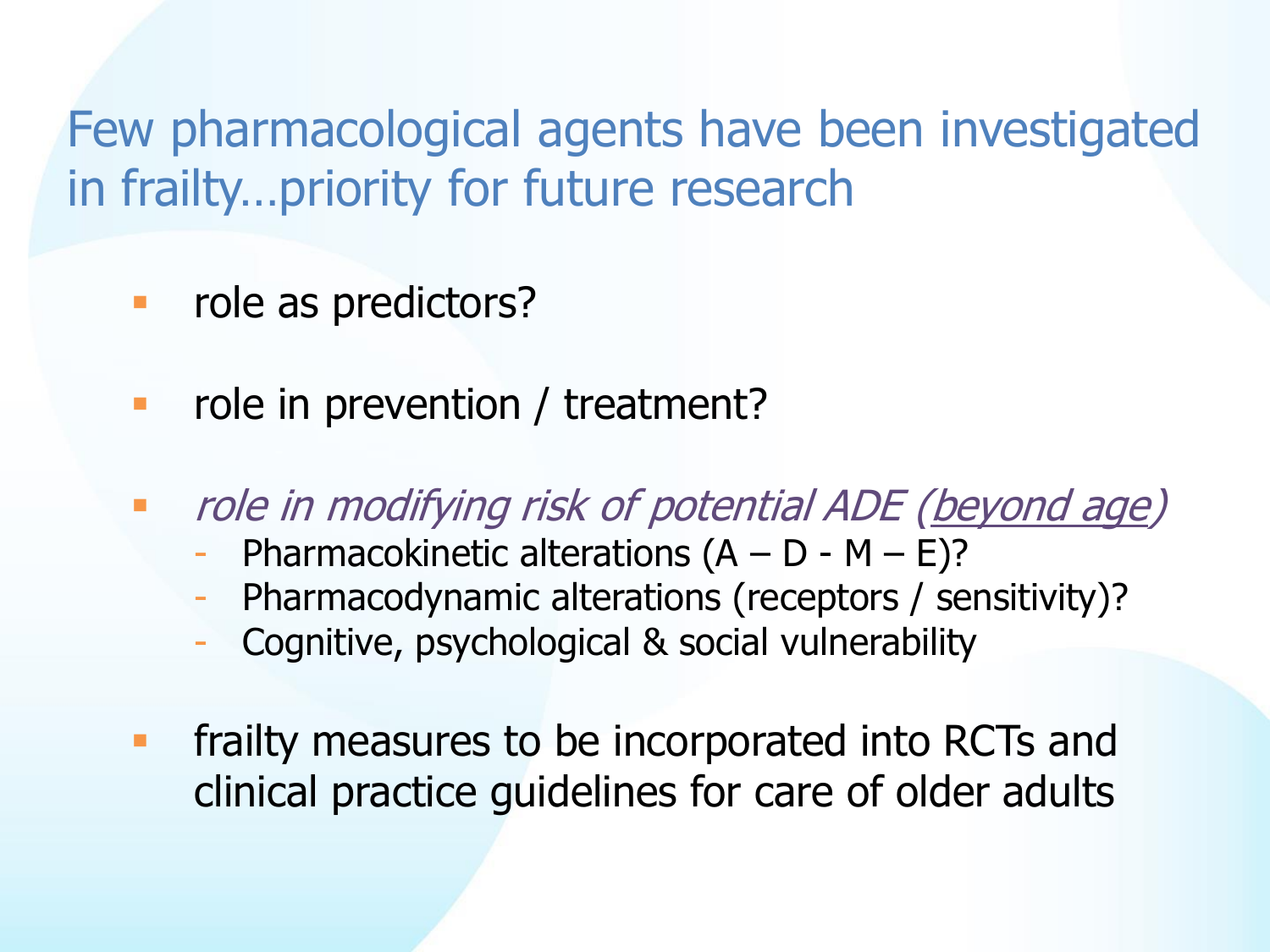### **Overall Aim & Objectives: FRAMING-LTC**

• Mixed Methods Approach –

To understand factors that contribute to prescribing of Potentially Inappropriate Medications (PIMs) and associated adverse outcomes in frail LTC residents

#### **A) Quantitative Component**

- provide sampling frame for qualitative work
- series of pharmacoepi studies across LTC settings (AB, SK, ON)

#### **B) Qualitative Component**

- tap into rich descriptive data on context
- perspectives from residents, family & staff
- facility and system factors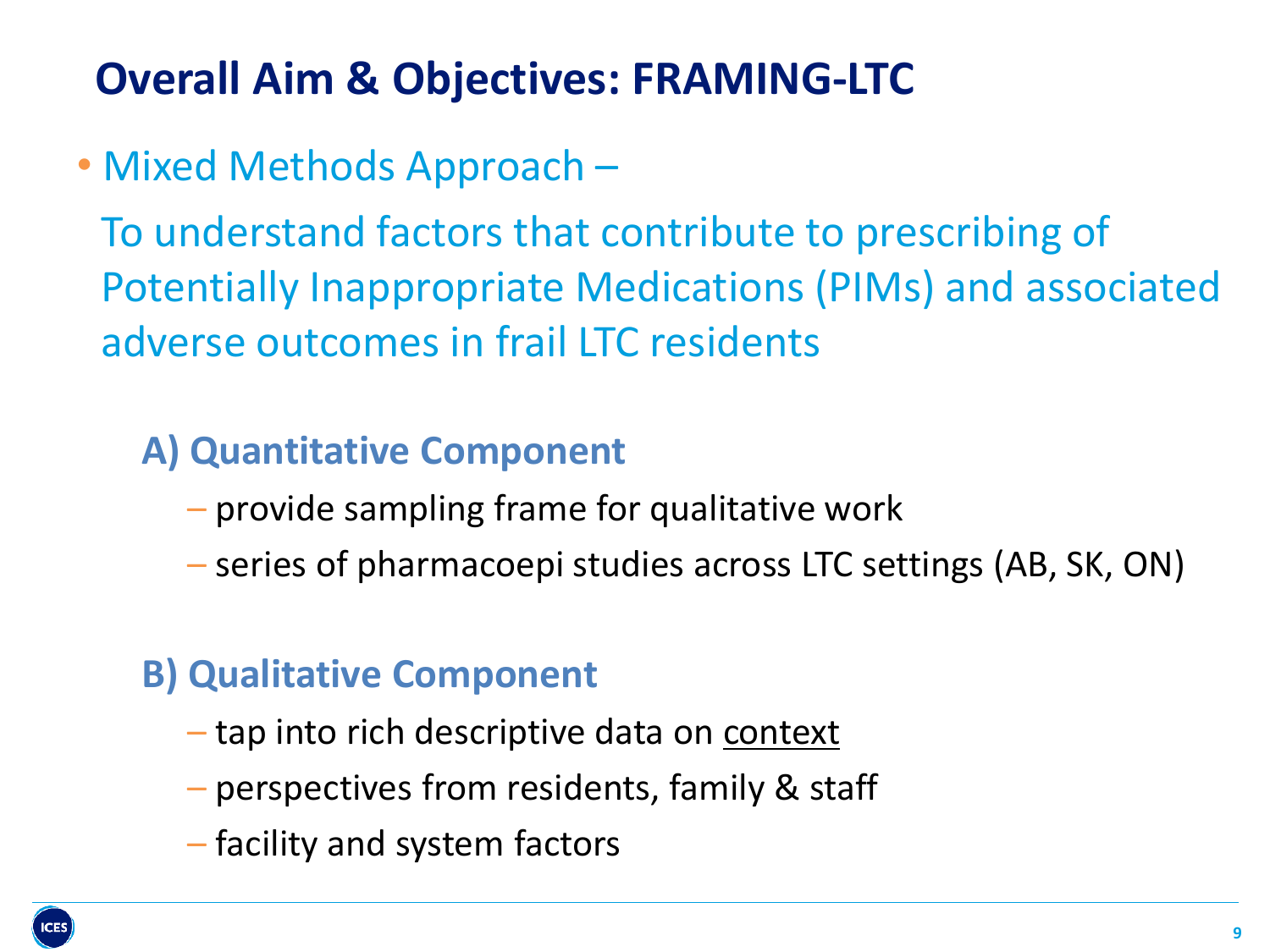# **Overall Aim & Objectives –** *A) Quantitative*

Use linked administrative data to understand the relationship between frailty, PIMs (defined for priority medication classes), and outcomes across LTC facilities

- 1. antimicrobials
- 2. antipsychotics (see poster #33 & 35)
- 3. cholinesterase inhibitors
- 4. lipid-lowering medications
- different drivers for utilization, adverse effects, and economic implications
- LTC facilities examined across 12 strata (bed size / frailty / hyperpolypharmacy [10+ drugs])
- outcomes (hosp/ED visit; mortality, fx'l decline)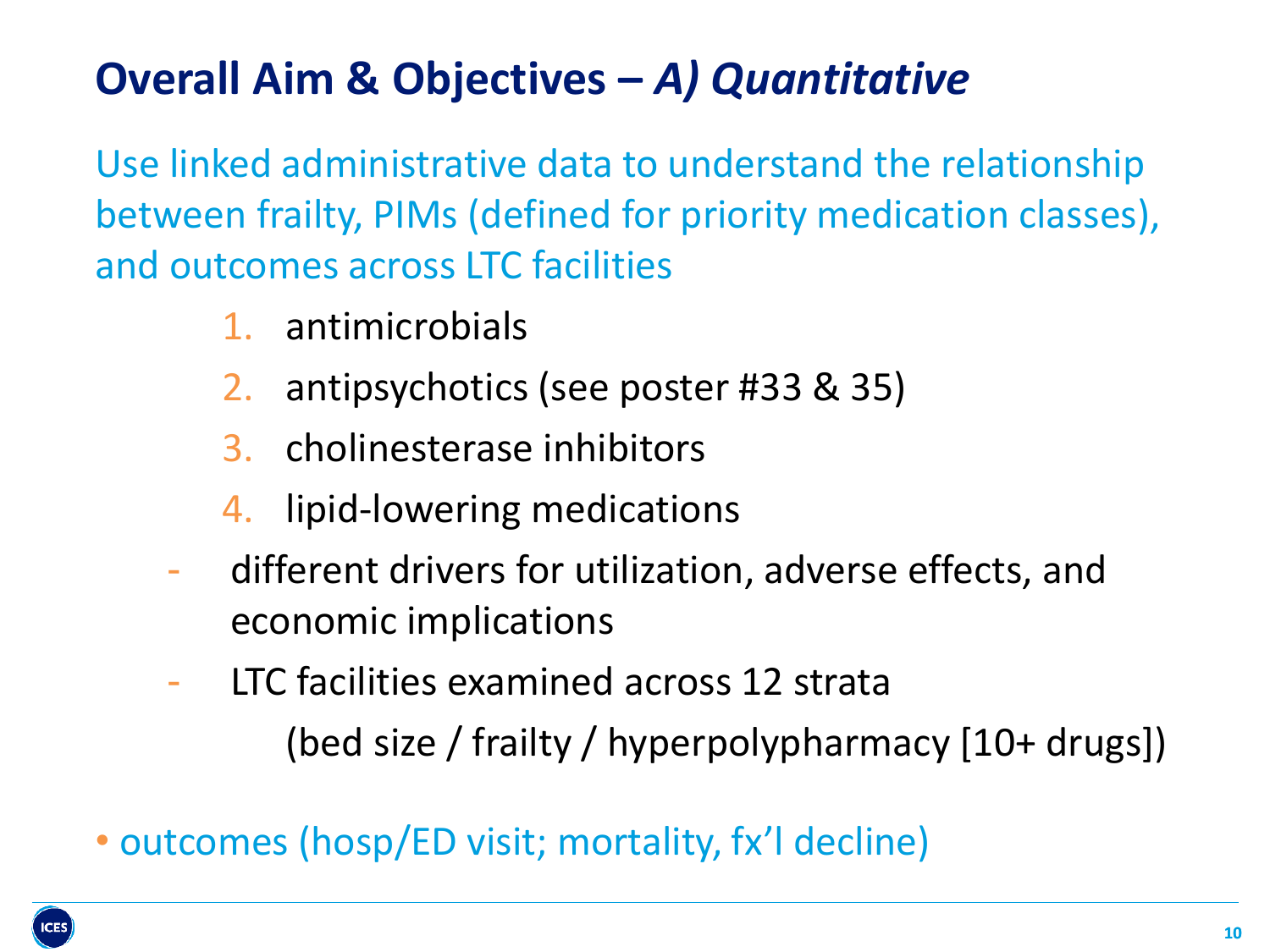# Exploring - 2 Main Models of Frailty

- Phenotype Model (Fried L, et al. 2001) [AB data]
	- Cardiovascular Health Study, 65+
	- Established frailty phenotype (physical) with 5 key variables/criteria:
		- Weight loss
		- Slow gait speed
		- Weak grip strength
		- Low energy expenditure
		- Self-reported exhaustion

Cumulative Deficit Model (Rockwood K, et al.) [AB/ICES data]

- Frailty Index (F1), # of deficits present / # deficits measured
- Biomedical, Clinical, Functional AND Psychosocial factors
- Items from comprehensive geriatric assessment
- The more individuals have wrong with them more likely to be frail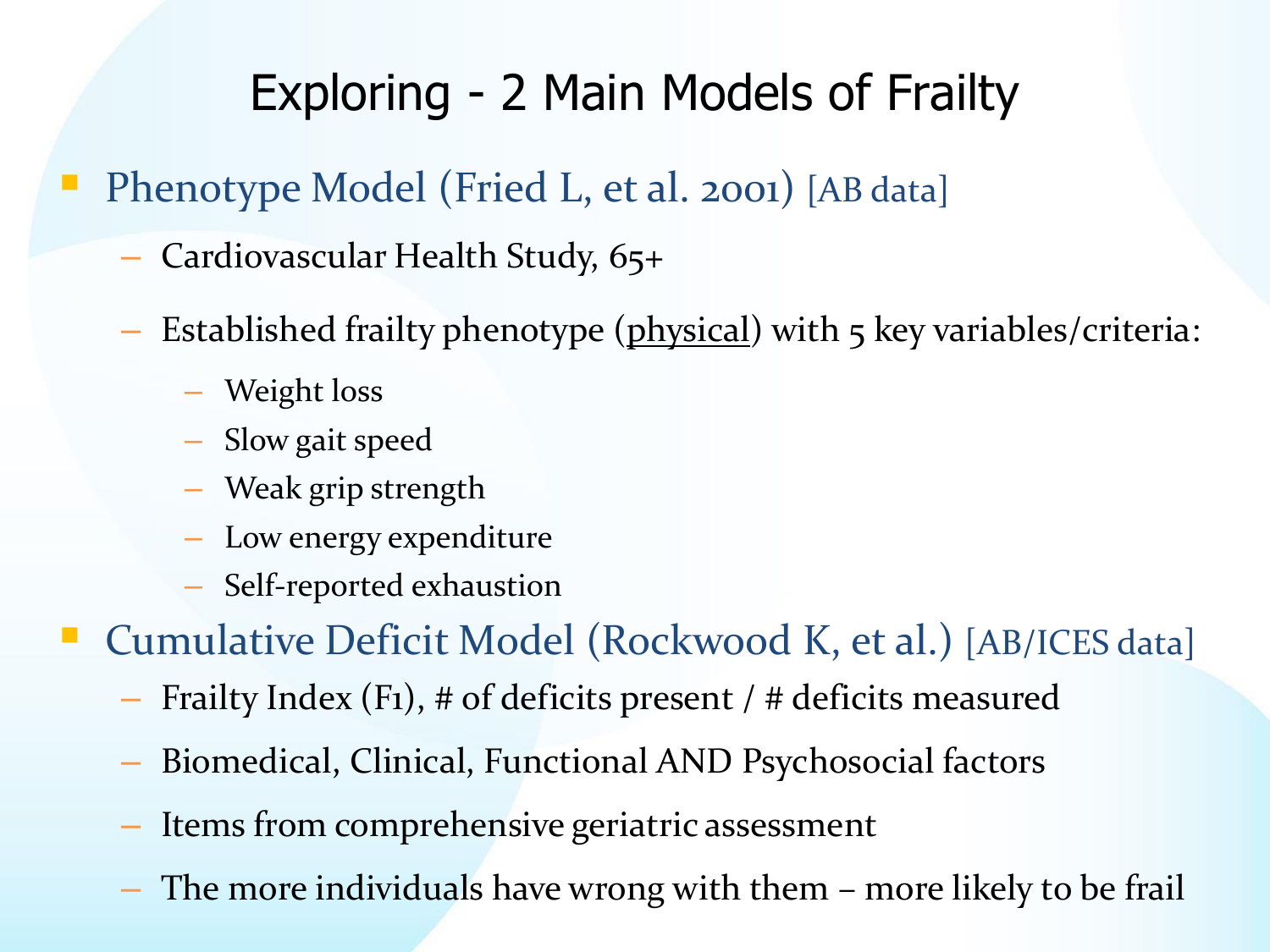# Also Exploring – CHESS Scale [RAI data]

CHESS Scale (Hirdes et al., 2003) (ICES data)

- Health Instability measure (range 0-5)
- Predictive of mortality and hospitalization in HC & LTC populations

– Presence of:

| Symptoms (No symptoms = 0;1 symptom present = 1; 2+ symptoms present = 2)                                    |
|--------------------------------------------------------------------------------------------------------------|
| Vomiting                                                                                                     |
| Dehydration (insufficient fluid) <sup>*</sup>                                                                |
| Decline in fluid/food intake <sup>*</sup>                                                                    |
| Weight loss                                                                                                  |
| Shortness of breath                                                                                          |
| Edema                                                                                                        |
| Worsening of decision making over previous 90 days (1)                                                       |
| Decline in activities of daily living over past 90 days (1)                                                  |
| End-stage disease (1)                                                                                        |
| Two of the items from the CHESS scale were not included in the interRAI-AL, and thus, cannot be used for the |

calculation of the CHESS score in the proposed research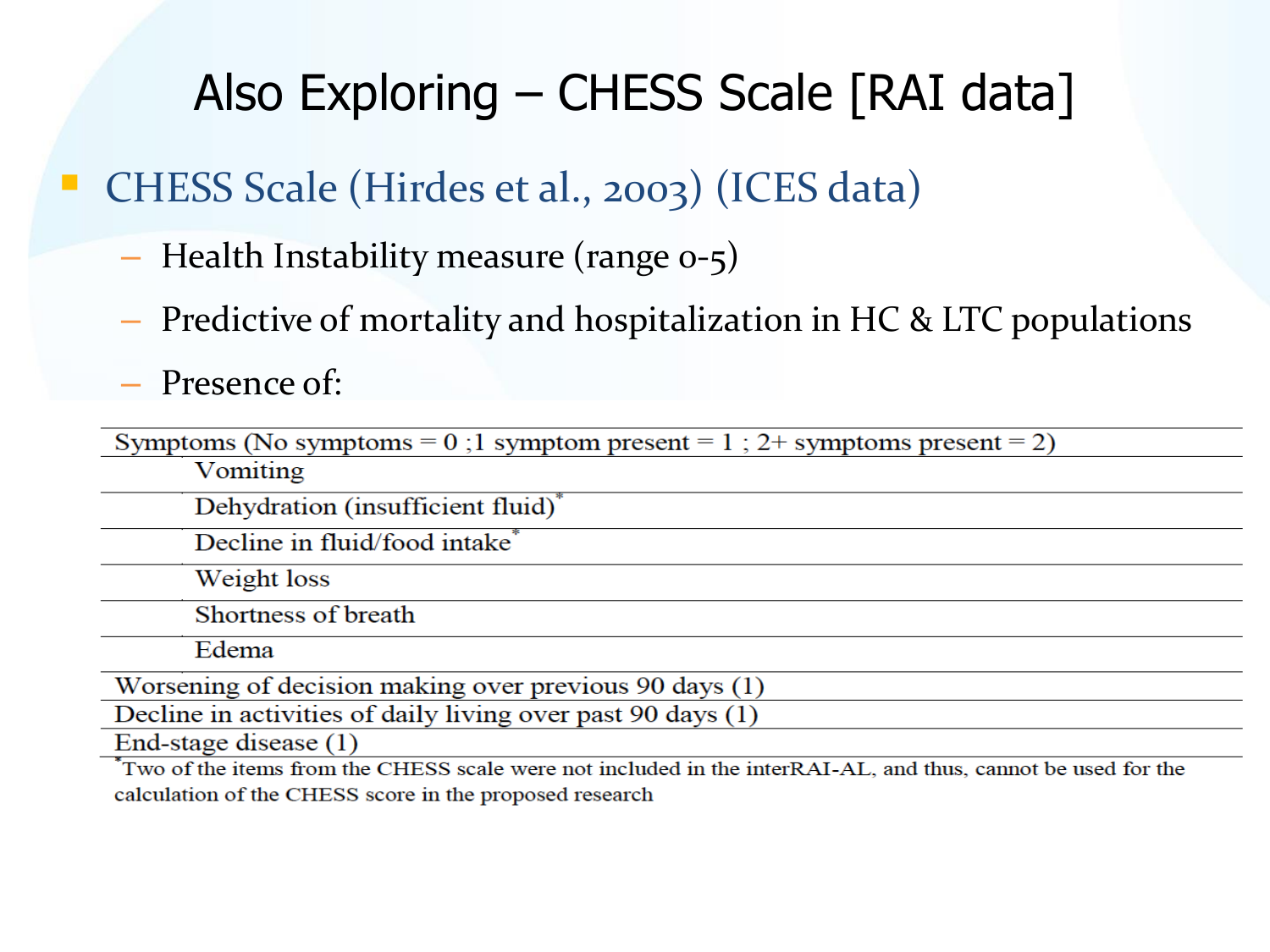#### **Prevalence of Antipsychotics: Assisted Living [AB], n=1089**

#### **Overall use = 26.4% [94% atypical agents]**

|           | <b>FI</b> | <b>CHS</b> | <b>CHESS</b> |
|-----------|-----------|------------|--------------|
| Frail     | 41.0%     | 24.2%      | 31.6%        |
| Pre-Frail | 23.4%     | 23.5%      | 21.9%        |
| Robust    | 18.0%     | 26.9%      | 26.4%        |

#### **Frailty Measure**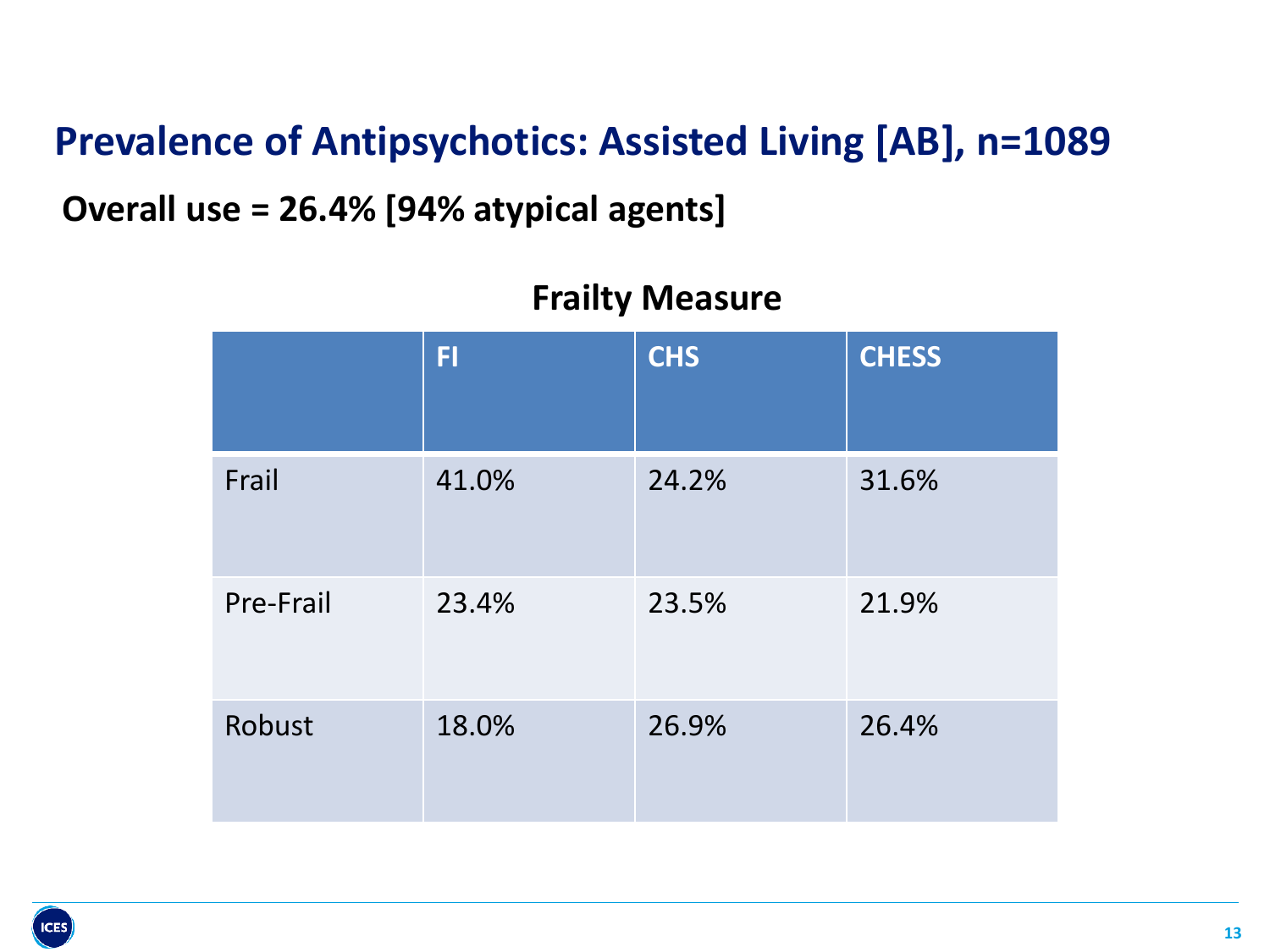### **A) Quantitative Methods: Study Design & Setting**

Population-based, retrospective cohort studies using linked health administrative data from Ontario, Canada (with further work in AB/SK)

- Canada's largest province with more than 13 million residents
	- $\sim$  2 million 65+ years of age
- Costs of all *medically necessary* care are covered by public health insurance
	- Includes hospital, physician, home care, long-term care, drug therapies (65+ and low-income)

Data are housed at the Institute for Clinical Evaluative Sciences (ICES)

- Not-for-profit research institute
- Strict privacy policies and procedures
- All datasets were linked using unique, encoded identifiers and analyzed at ICES

#### Data are well-validated for research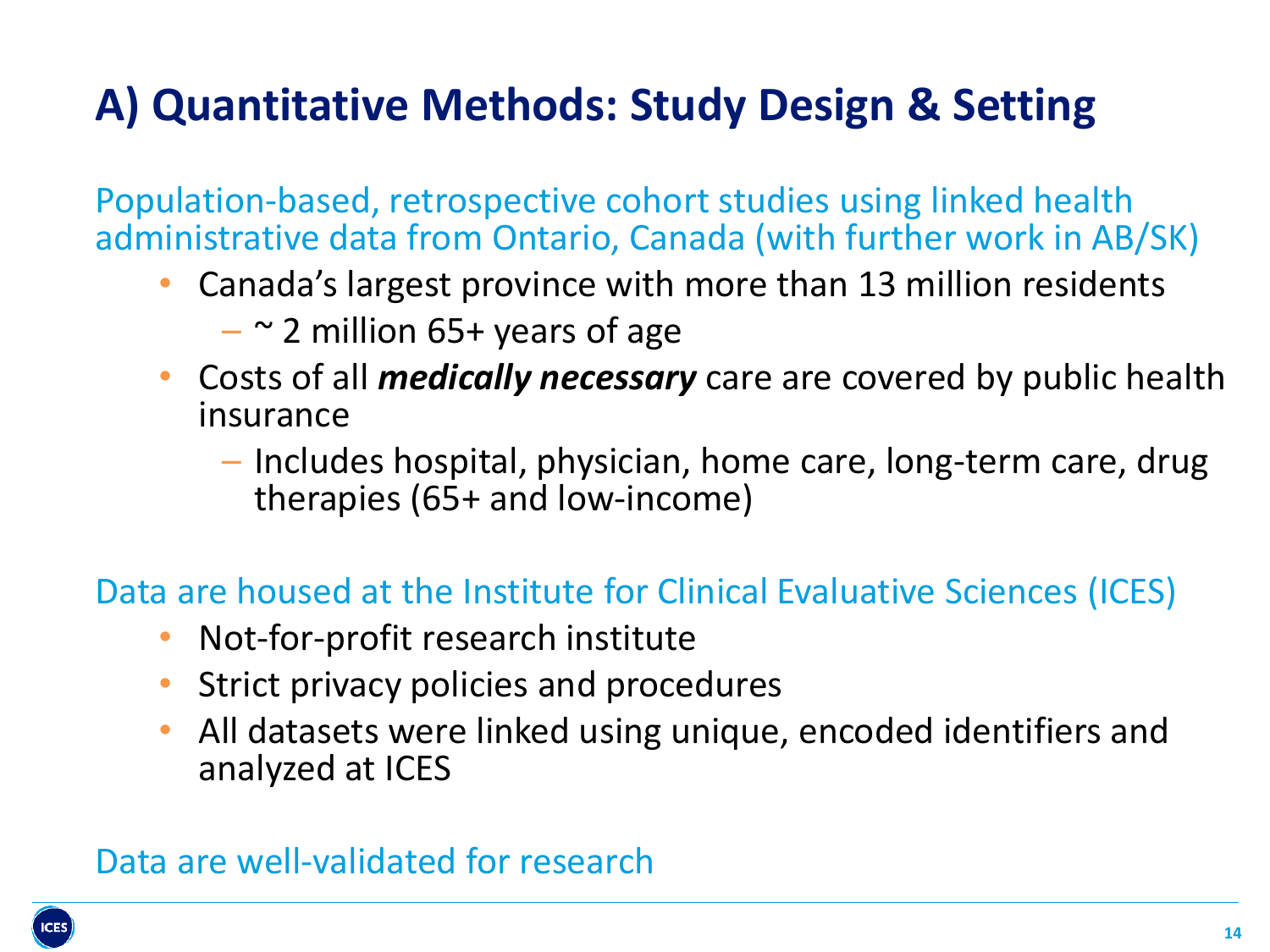### **A) Quantitative Methods: Data Sources**



- *Administrative Databases*: CIHI-DAD, CPRO, NACRS, CCRS (and new OCCM), NRS, ODB, OHIP, HCD, RPDB, RAIHC, OMHRS, PCCF/Census
- *ICES Composite Databases and Registries*: Asthma, Congestive Heart Failure, COPD, Hypertension, Diabetes, Ontario Cancer Registry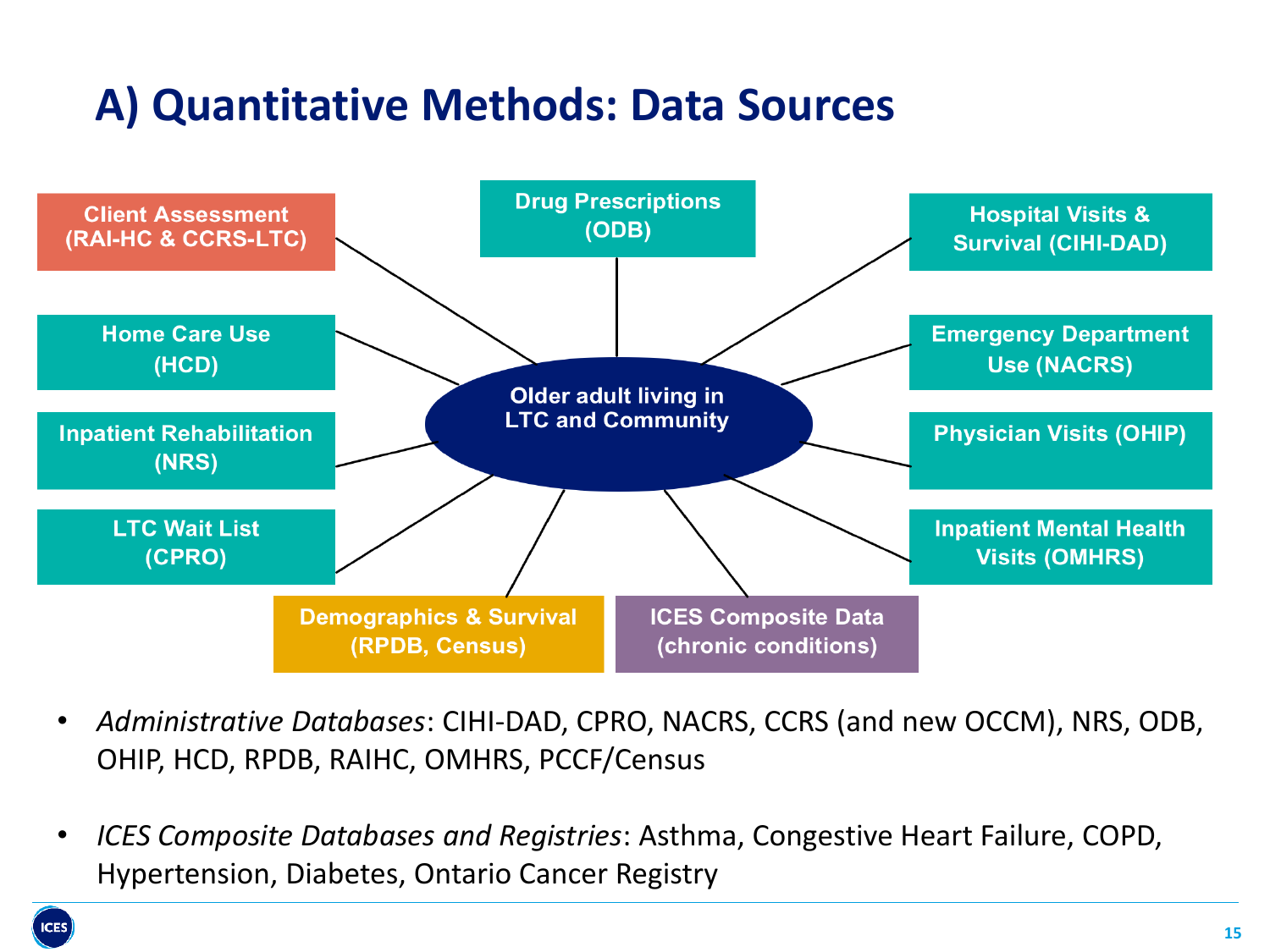#### **Distribution of FI – LTC Residents in Ontario**

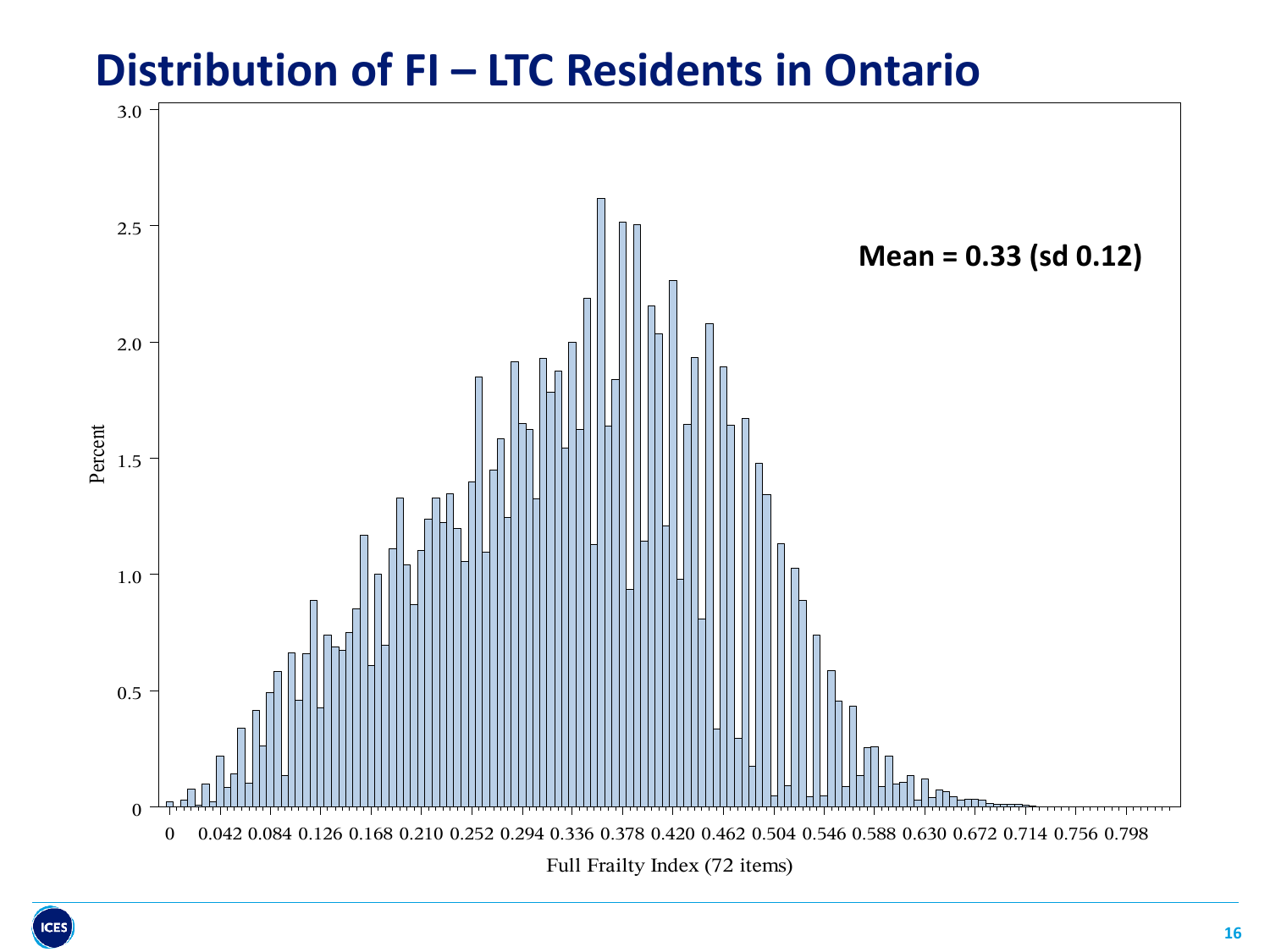### **Overall Aim & Objectives –** *B) Qualitative*

Conduct a series of interviews (healthcare providers, LTC residents, and family members) and chart reviews, and examine contextual factors resulting in prescribing decisions …randomly selected LTC facility from each of 12 strata …root cause analysis of these decisions, looking at factors leading to and resulting from PIM prescribing:

- 1. Identify & define situations where PIMs are used to treat older adults living in LTCF;
- 2. Delineate factors influencing the decision to treat older adults in LTCF with PIMs.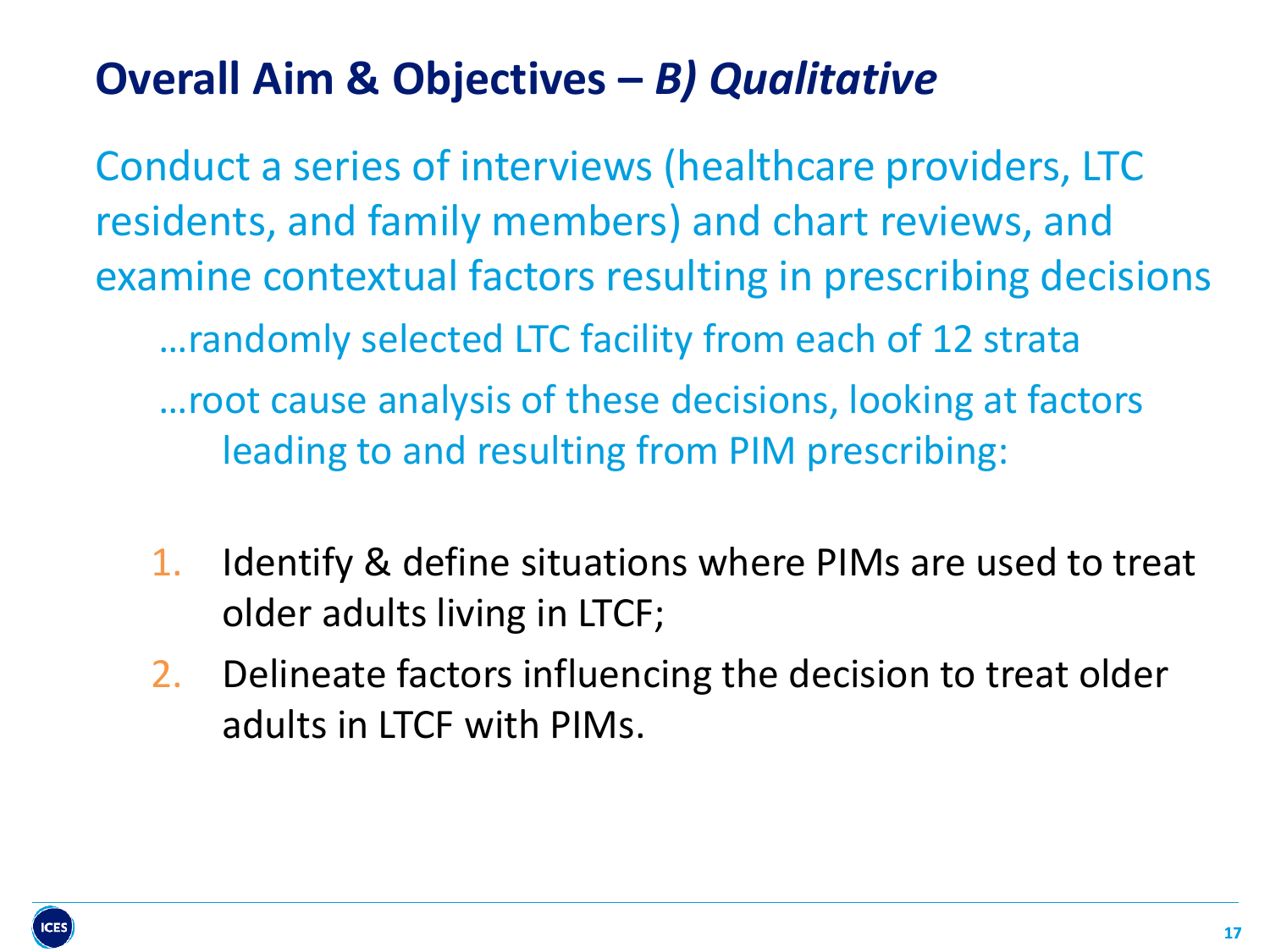# **B) Qualitative Methods: Study Design/Sampling & Data**

#### Embedded single case design

- 12 LTCFs recruited across Ontario (R selected from 12 strata)
	- Maximum variation sampling
	- Also explore facility type, seasonality, healthcare staff mix, system factors, and resident characteristics

Data Sources

- Chart reviews; observations; interviews with administrators, providers, residents and families
- Methods and tools have been developed & pilot tested
- Training of inter-professional research staff completed

Analysis

- Charmaz's textual analysis & iterative directed content analysis [interviews & observation field notes]
- Case study database to permit triangulation of key themes, categories & codes

On tract for completing mid-2016 [see Poster # 40]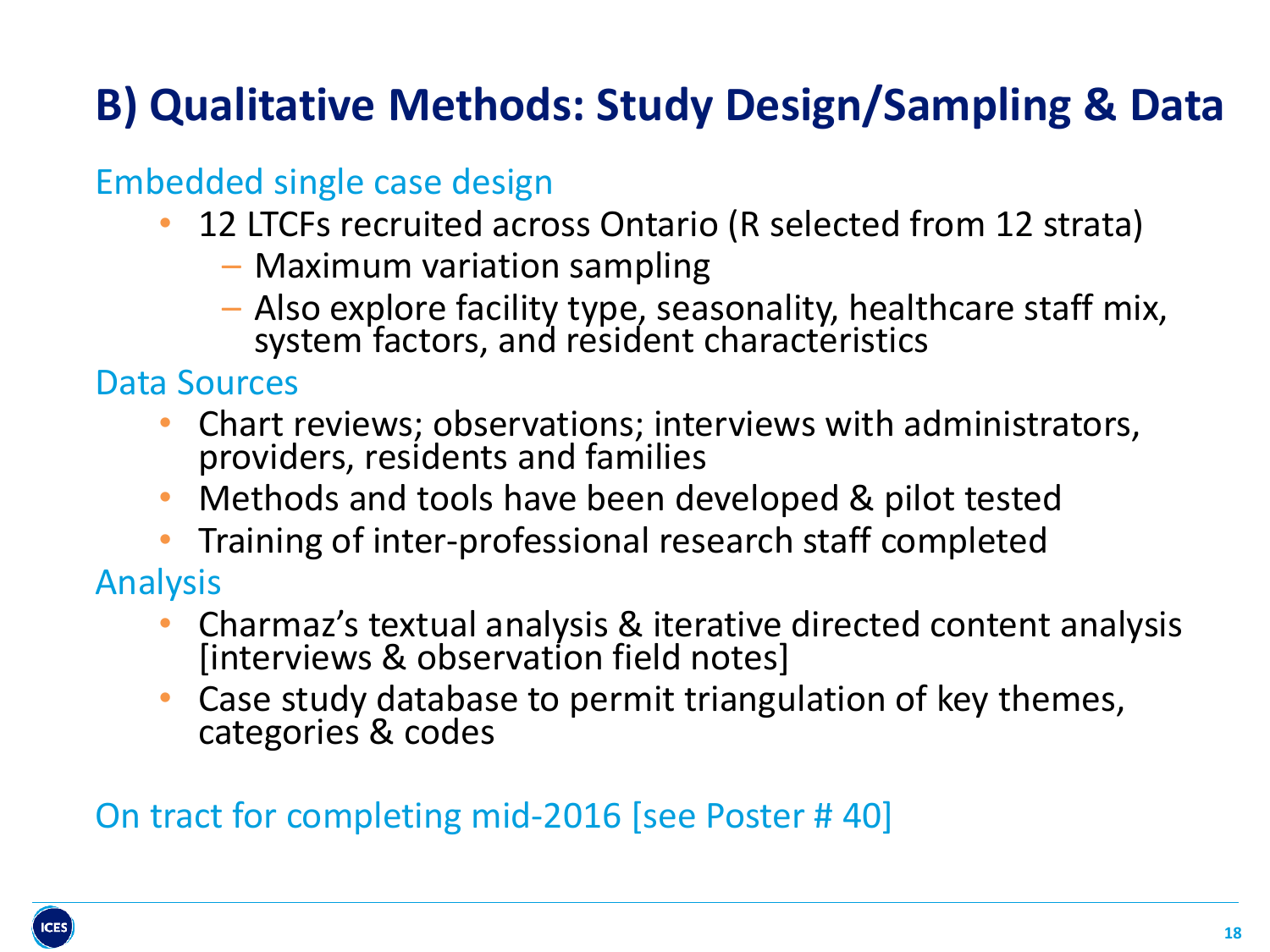### **Significance of Study**

• Employ framework for complex interventions to utilize study findings to design pilot interventions to improve quality of pharmacotherapy and health outcomes in LTC.

• Will align interventions with priorities guided by national partners & stakeholder groups (ensure uptake in LTC sector). Accreditation Canada; ISMP; CIHI; HQC; others…

- AB, SK and ON

- inter-disciplinary team: physicians/specialists, nurses, pharmacists, epidemiologists; health services researchers; health quality/policy

• Utilize integrated knowledge translation framework – to refine research objectives and facilitate dissemination & uptake at regional, provincial & national levels.